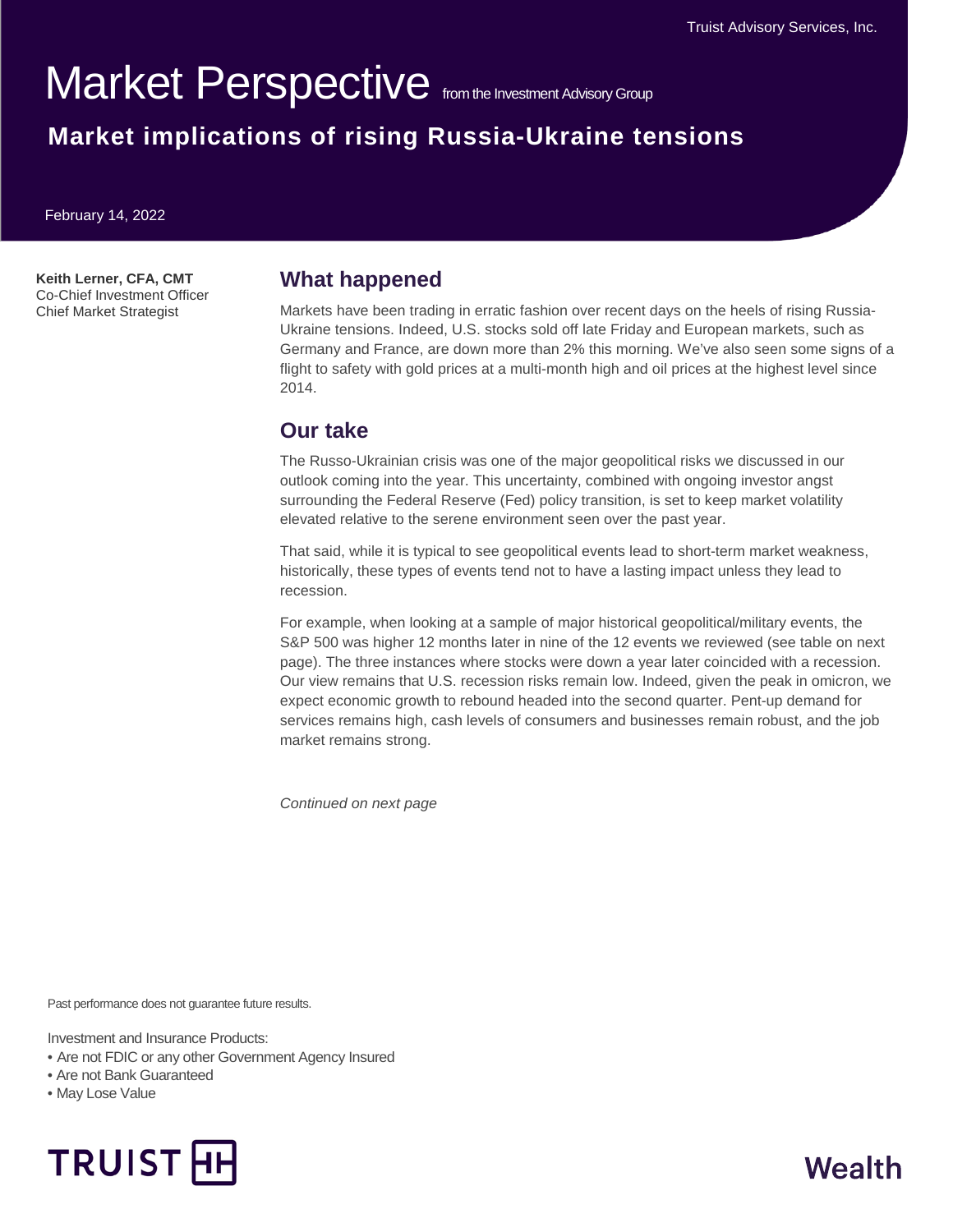| <b>Date</b> | Select geopolitical/<br>military events | $1 -$<br>month<br>later | $3-$<br>months<br>later | $6-$<br><b>months</b><br>later | $12 -$<br>months<br>later |
|-------------|-----------------------------------------|-------------------------|-------------------------|--------------------------------|---------------------------|
| 12/7/1941   | Pearl Harbor                            | $-3.4%$                 | $-12.7%$                | $-9.1%$                        | 0.4%                      |
| 10/31/1956  | Suez Canal crisis                       | $-2.8\%$                | $-3.8\%$                | $-0.1%$                        | $-11.5%$                  |
| 10/20/1962  | Cuban missile crisis                    | 8.7%                    | 17.7%                   | 25.1%                          | 32.0%                     |
| 10/17/1973  | Arab oil embargo                        | $-7.0\%$                | $-13.2%$                | $-14.4%$                       | $-36.2%$                  |
| 11/3/1979   | Iranian hostage crisis                  | 4.2%                    | 11.6%                   | 3.8%                           | 24.3%                     |
| 12/25/1979  | U.S.S.R. in Afghanistan                 | 5.6%                    | $-7.9\%$                | 6.9%                           | 25.7%                     |
| 8/3/1990    | Iraq invades Kuwait                     | $-8.2\%$                | $-13.5%$                | $-2.1%$                        | 10.1%                     |
| 1/17/1991   | Gulf War                                | 15.2%                   | 23.5%                   | 20.6%                          | 33.1%                     |
| 8/17/1991   | Gorbachev coup                          | $0.0\%$                 | $3.0\%$                 | 7.0%                           | 8.9%                      |
| 2/26/1993   | World Trade Center bombing              | 1.2%                    | 2.5%                    | 4.0%                           | 6.4%                      |
| 9/11/2001   | 9/11                                    | $-0.2%$                 | 2.5%                    | 6.7%                           | $-18.4%$                  |
| 3/20/2003   | Iraq War                                | 2.2%                    | 15.6%                   | 17.4%                          | 28.4%                     |
|             | Average                                 | 1.3%                    | 2.1%                    | 5.5%                           | 8.6%                      |
|             | % Positive                              | 50%                     | 58%                     | 67%                            | 75%                       |

#### **S&P 500 performance around select geopolitical/military events**

Data Source: Truist IAG, FactSet. Grey shading represents down markets where the economy was in recession at some point during the measurement period. Past performance does not guarantee future results

Although the previous study focused on major events over recent years, there have been several lesser geopolitical events that caused investor angst such as when U.S. forces killed an Iranian military leader in January of 2020 or the North Korean missile crisis in 2017. Perhaps the most similar was in early 2014 when Russia invaded and annexed Crimea from Ukraine. While European markets were down less than 5% and the Russian market was down double digits surrounding this event, U.S markets were down less than 1% and the underlying uptrend remained in place.



#### **A look back at early 2014 - Russia seizes Crimea**

Data Source: Truist IAG, FactSet. Indexed to 100 at 1/1/2014. Past performance does not guarantee future results.



# Wealth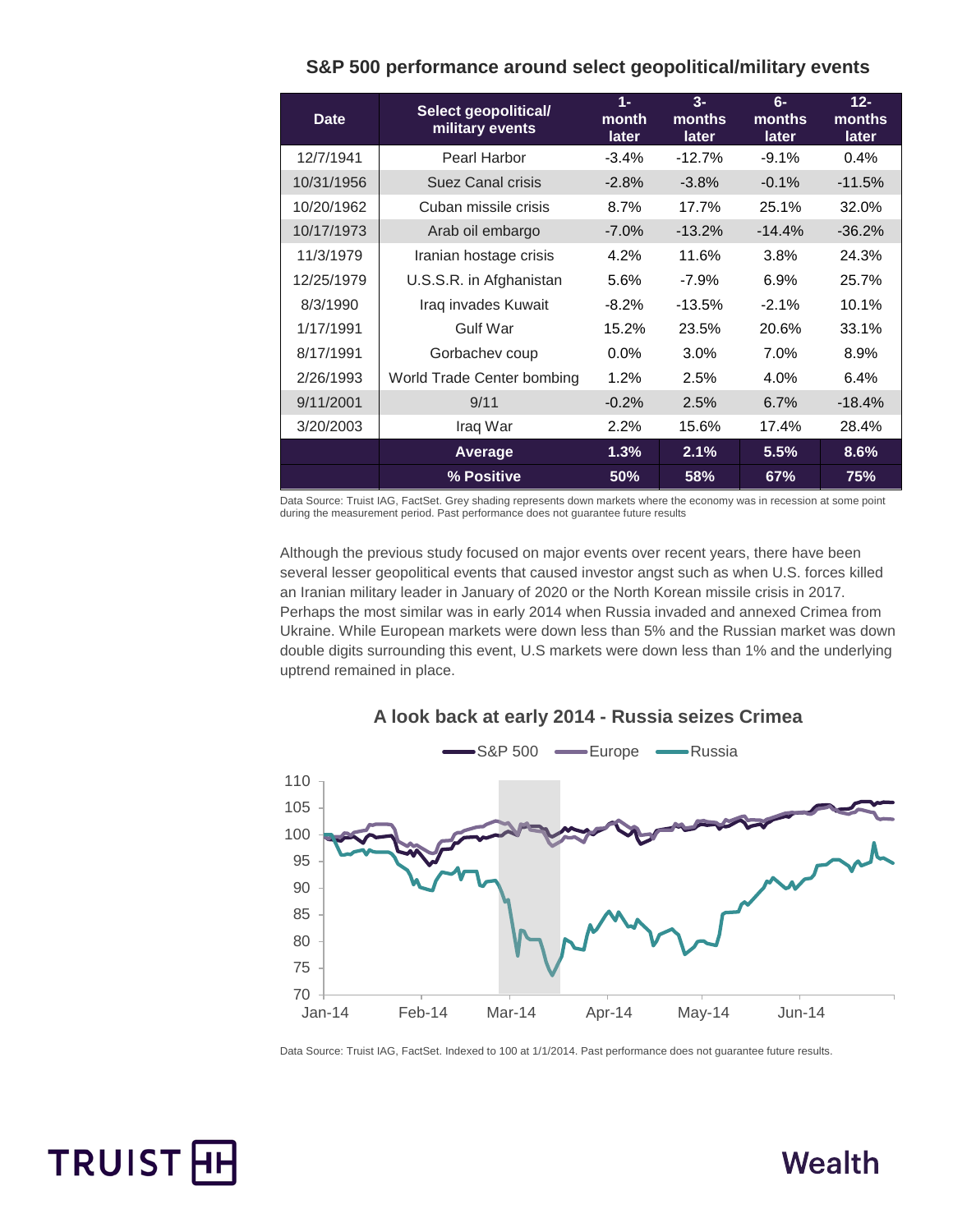#### **Portfolio positioning**

We maintain our long-standing U.S. equity overweight relative to international markets given its higher quality and the U.S.' more insular economy. European markets are more at risk due to the interconnectedness of those economies with the Russian energy and commodity complex. Since Russia is a constituent, emerging market (EM) equities and bonds would likely also be negatively affected. Therefore, we maintain our underweight positioning to EM. Although we remain underweight fixed income, as we discussed more recently with the sharp rise in yields, high-quality bonds have become incrementally more attractive. The latest geopolitical tensions reinforce the diversification benefits of maintaining some exposure to these bonds, despite their recent underperformance.

#### **Bottom line**

The Russia-Ukraine border crisis complicates the near-term market outlook. That said, history suggests these types of events, which can be devastating from a humanitarian standpoint, tend to have a fleeting market impact unless they lead to a recession. Our work suggests recession risk in the U.S. remains low. Rising geopolitical risks, alongside the upcoming Fed transition, argue for continued choppier waters in the markets near term. Nevertheless, our base case remains that what we have been seeing this year is a corrective period within the context of an ongoing bull market.



# Wealth